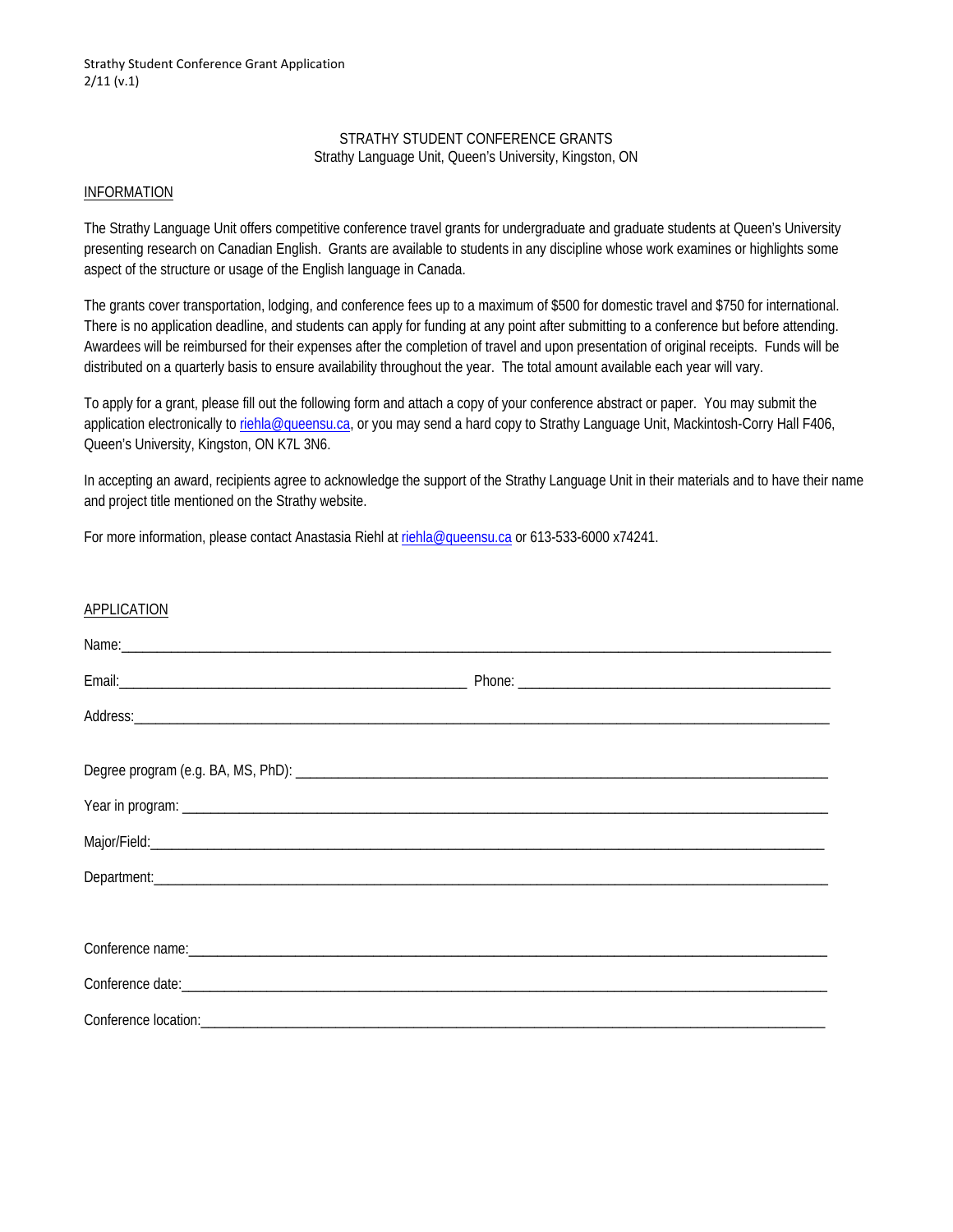Strathy Student Conference Grant Application 2/11 (v.1)

Project title:

Brief description of your project (150 words or less):

Brief explanation of how your project examines or highlights the structure or usage of the Canadian English *language* (150 words or less):

Has your paper/poster already been accepted for presentation? \_\_\_\_\_\_\_\_\_\_\_\_\_\_\_\_\_\_ (You can apply for this grant even if you are still awaiting news of your acceptance.)

*Please attach a copy of your submitted abstract or paper.*